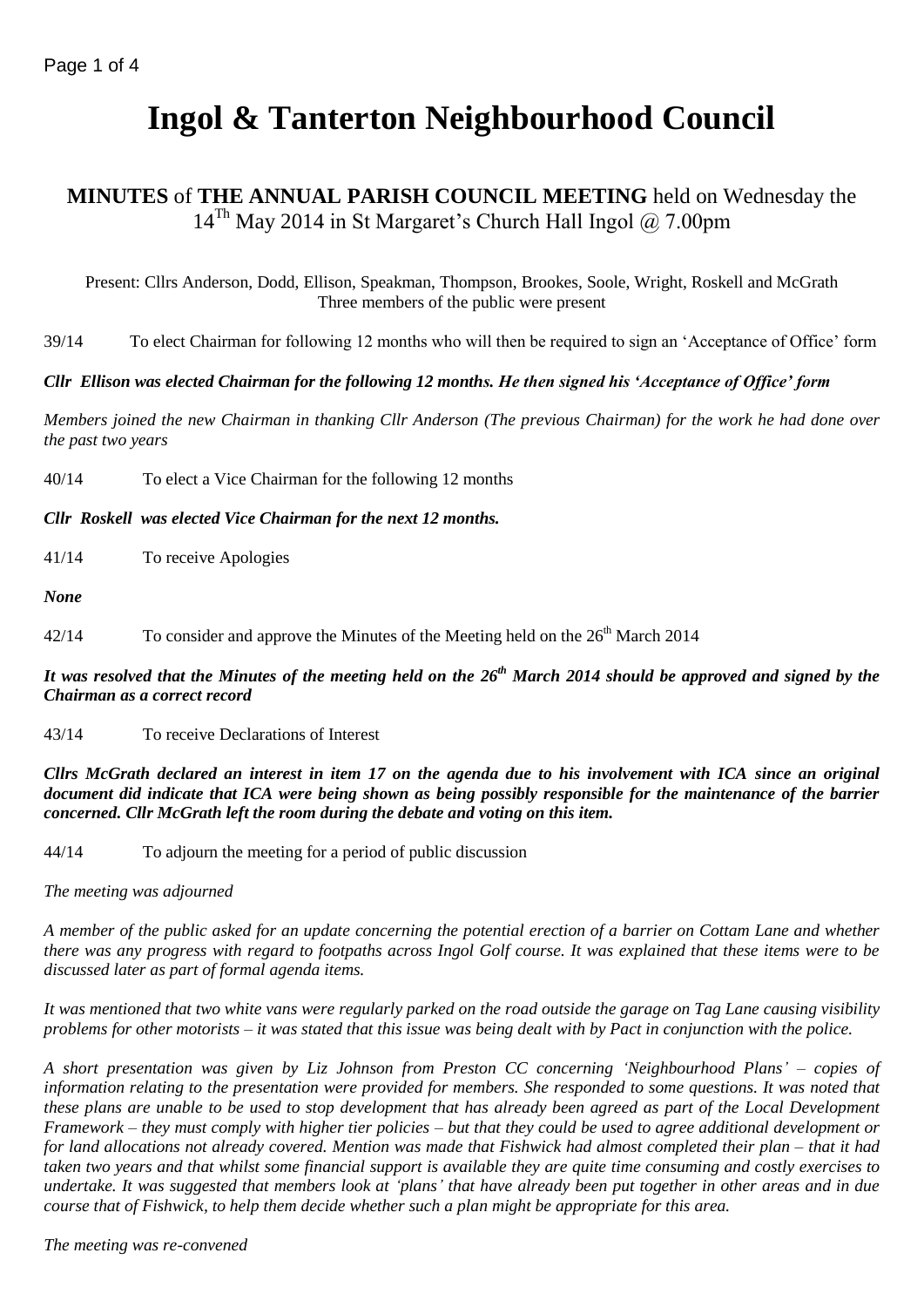## 45/14 To authorise payment of the following accounts:

| 300094 | <b>Minuteman Press</b>       | <b>Garden Competition Printing</b>   | 60.00   |
|--------|------------------------------|--------------------------------------|---------|
| 300095 | <b>Viking Direct</b>         | Stationery                           | 61.09   |
| 300096 | <b>TVC Ltd</b>               | 1 <sup>st</sup> Tranche Contribution | 5000.00 |
| 300097 | W Cadwallader                | First 6 new Planters                 | 1080.00 |
| 300098 | Printing World               | Newsletter                           | 215.00  |
| 300099 | Greenwood Gardening Services | Lengthsman                           | 262.50  |
| 300100 | <b>Woodys Group</b>          | Flags Compost etc for Planters       | 425.00  |
|        |                              | Installation                         |         |
| 300101 | Len Slade                    | <b>Internal Audit</b>                | 105.00  |
| 300102 | LALC                         | Subscription                         | 622.20  |

#### *It was resolved that the above mentioned payments should be approved*

46/14 To consider and approve the Internal Auditors Report for the year ended 31st March 2014 (enclosed)

## *It was resolved that the Report as above should be approved*

47/14 To receive and approve the Financial Statement of Accounts to the 31<sup>st</sup> March 2014 (enclosed)

#### *It was resolved that the Financial Statement as above should be approved.*

48/14 To approve and authorise the Chairman and RFO to sign Section 1 (Statement of Accounts) and Section 2 (Annual Governance Statement) being part of the Annual Audit for the year ending  $31<sup>st</sup>$  March 2014 (papers enclosed)

#### *It was resolved that Section 1 (Statement of Accounts) and Section 2 (Annual Governance Statement) being part of the Annual Audit for the year ending 31st March 2013 should be approved and that the chairman and RFO should sign them on behalf of this Council.*

49/14 To note that this Council's insurance is due for renewal with Zurich Insurance under the LTA agreed for 5 years in 2013. The premium this year being £522.98 which has increased from £387.80 due to the addition of Christmas tree equipment and Planters purchased last year in the All Risks Section.

#### *It was noted and resolved that the insurance policy as detailed above should be renewed at cost of £522.98*

50/14 To appoint representatives to attend Preston Area Committee Meetings on behalf of this Council (last time Cllr Brookes and Ellison as regular members and one other member to be invited on a rotational basis minute 26/12)

*(Please note that representatives may not in any way make or infer any decision on behalf of the Council)*

#### *It was resolved that Cllrs Ellison, Brookes and Anderson should be appointed representatives to PAC as above.*

51/14 To consider whether any response is required to the LCC Permit Scheme and Road Activity Consultation details of which have already been circulated to members by e-mail.

#### *It was resolved that no representation should be made.*

52/14 To consider what arrangements with regard to regularity should be put in place concerning the planting out of this Council's 23 Planters including the appointment of someone to take responsibility for the procurement of appropriate plants and planting design.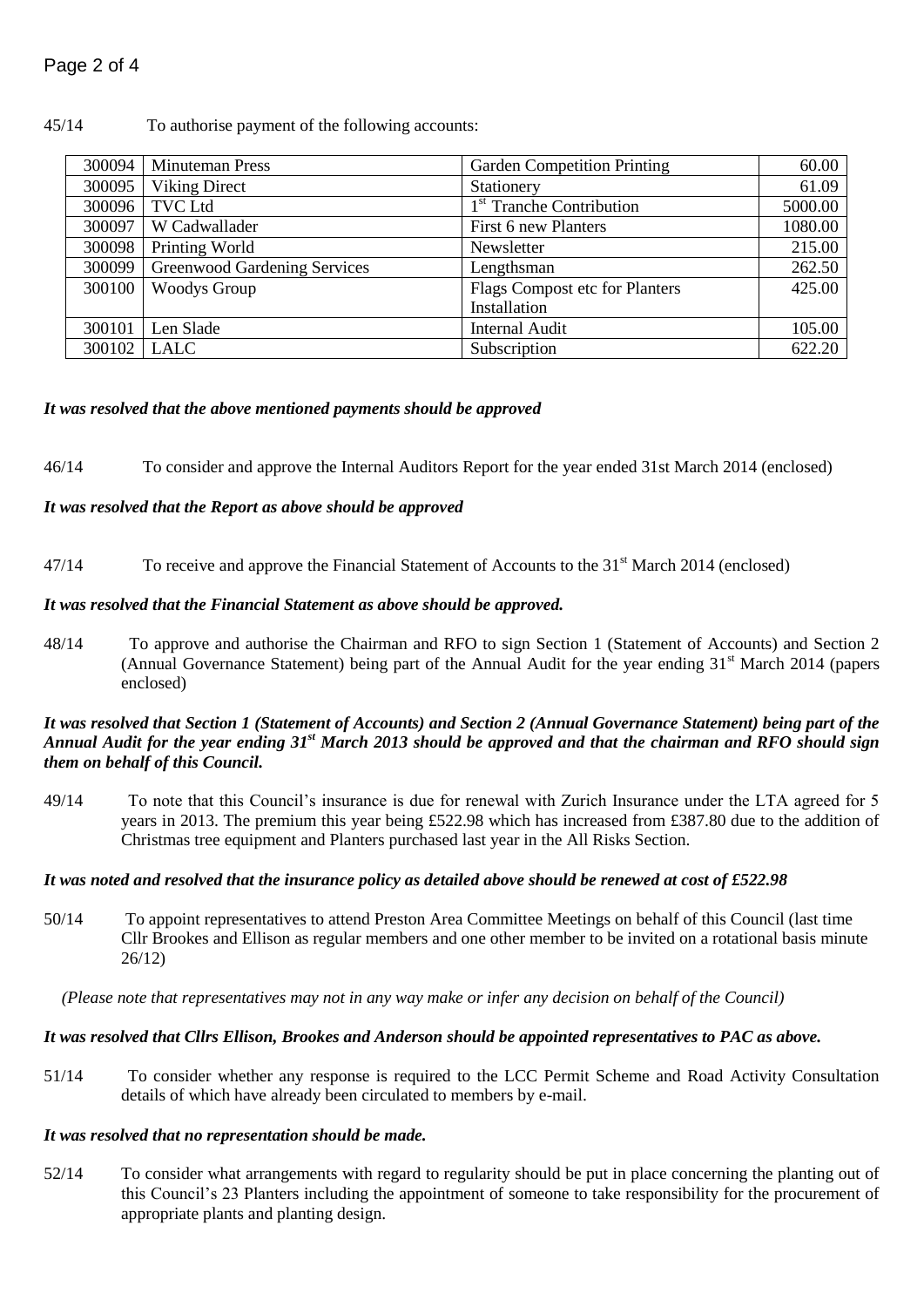# Page 3 of 4

*It was resolved that the Clerk should take responsibility for procuring planting designs from Newgate Nurseries, who would then also supply the appropriate plants which the lengthsman would plant out. As part of this it was agreed that there would be a Spring/Summer planting, an Autumn/Winter planting which would include bulbs and a late Winter planting of primula type plants so as to bring colour in the early part of the year. It was also agreed that the lengthsman should maintain the planters and arrange watering as required.*

53/14 To consider what action this Council might be able to take in order to seek to improve the standard of the paths across the golf course which are not PROWs and are on the private land of the golf course.

*It was resolved that the Chairman should speak to the landowner/leaseholder with regard to the state of the paths and report back to this Council the results of their discussions.*

54/14 To consider potential alternatives in respect of the delivery of the Council newsletters.

# *It was resolved that delivery of the newsletters should in the future be out sourced – a quotation is to be obtained from a local firm for consideration at the next meeting.*

55/14 To consider the enclosed report concerning repairs to the barrier on Cottam Lane and decide whether this Council should undertake the repairs (estimate enclosed) and then adopt the barrier as one of its assets as also explained in the same report.

*A recorded vote was requested.*

*In favour of undertaking repairs: Cllrs Anderson, Brookes, Soole and Speakman*

*Against undertaking repairs: Cllrs Thompson, Ellison, Wright, Dodd and Roskell.*

*Cllr McGrath had left the room as required by his already made 'declaration of interest'*

# *It was resolved that this Council should not undertake any repairs to the barrier as referred to above.*

- 56/14 To consider the requirement for, review membership of and receive 'for information only' any updates
	- *A. Bulb Planting on roundabouts Tom Benson Way (Cllrs Brookes, Soole and Wright) – it has been suggested that the Planters Scheme has effectively overtaken this original suggestion and that this working group should be disbanded.*
	- *B. Improvements to Tanterton Shops Area (Cllrs Speakman, Anderson and Brookes) – due to lack of response from PfP it has been suggested that the group itself now arrange for a plan to be put together with a view to then looking for appropriate funding from both PfP, this Council and potential other external funders.*
	- *C. Liaison with Gateway re potential projects to improve the area (Cllrs Anderson and McGrath)*
	- *D. Community Right to Bid Submissions (Cllrs Anderson, Brookes and Roskell) – it has been suggested that in view of the difficulty in getting assets listed due to need to produce a substantive business case that this group should be disbanded and that the originally produced list of Assets should be placed on this Councils web site for information purposes.*
	- *E. Speed Indicator Devices (Cllr Ellison)*
	- *F. Best Kept Garden Competition (Cllrs Dodd, Roskell and Wright)*
	- *G. Dog Fouling Issues (Cllrs McGrath and Soole)*
	- *H. Christmas tree Switch On Events (Cllrs Anderson, Dodd and Thompson) – Please note that Cllr Soole was also active in arranging last year's events and might wish to be considered for inclusion on this working group.*

# *It was resolved that working groups A and D above should be disbanded.*

*It was resolved that membership on the following working groups going forward should remain the same with the addition of Cllr Soole to the Christmas tree Switch on Events working group.*